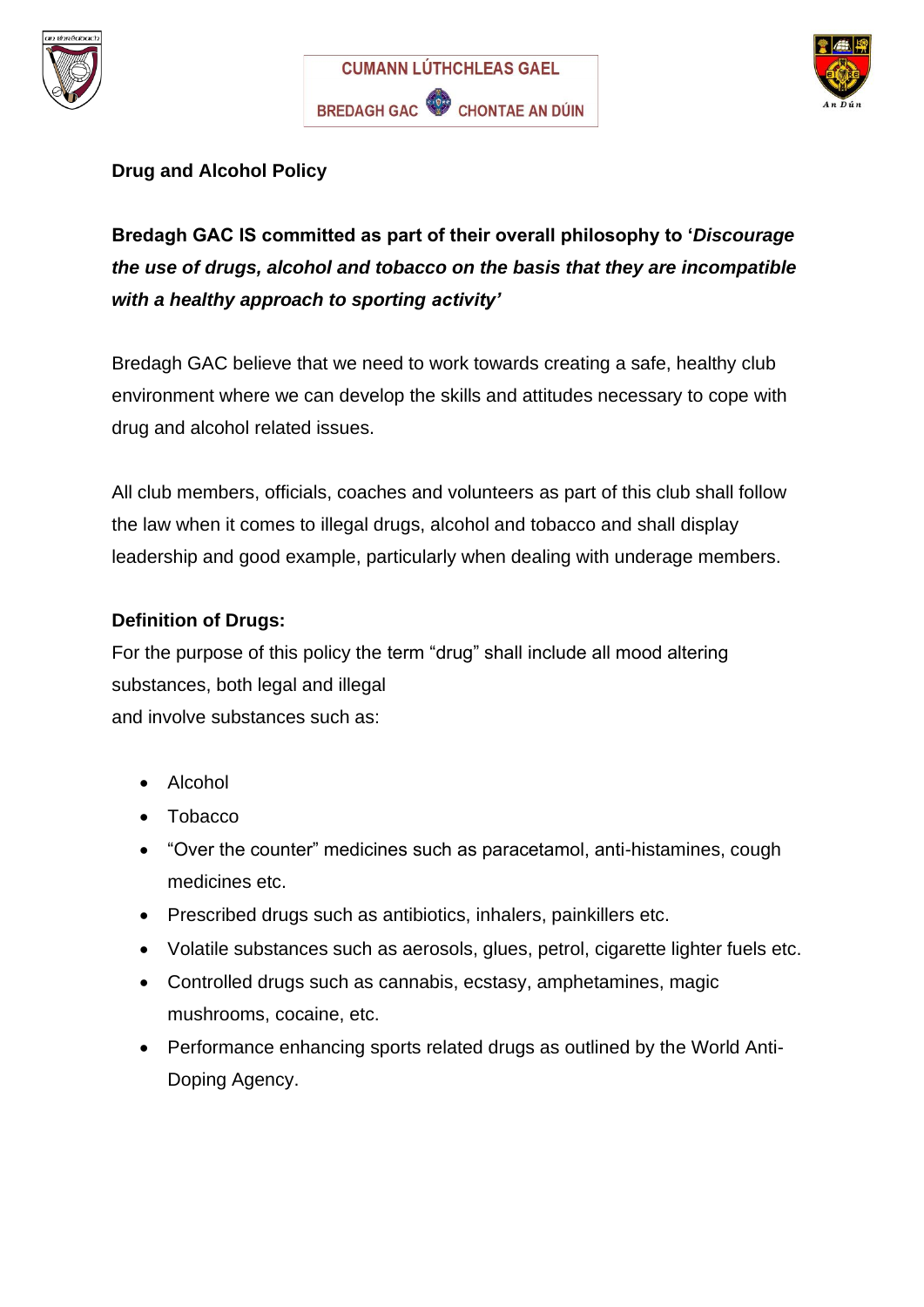





#### **Aims and Objectives:**

The aim of this policy is to ensure that all club members are kept safe from drugrelated harm when involved in club activities.

Our objectives are:

- To develop a consistent approach to drug-related issues to be adopted by all club members.
- To develop procedures and protocols that address drug-related issues in the club.
- To establish clear procedures for managing specific incidents of suspected drug misuse.

# **List of Recommended Actions**

The Chairperson and Executive of Bredagh GAC shall take the following actions:

- The cup shall not be filled with alcohol during celebrations.
- Coaches and Club Officials shall not smoke or drink alcohol while representing their club at matches or training sessions.
- Medal ceremonies shall not be held in pubs.
- Under 18's shall not be brought to pubs on the way home from matches, outings or training sessions.
- Alcohol shall not be served at functions for players aged under 18 years of age.
- Alcohol advertisements shall be phased out on club jerseys.

All persons associated with our club can help prevent drug-related harm from occurring during club activities.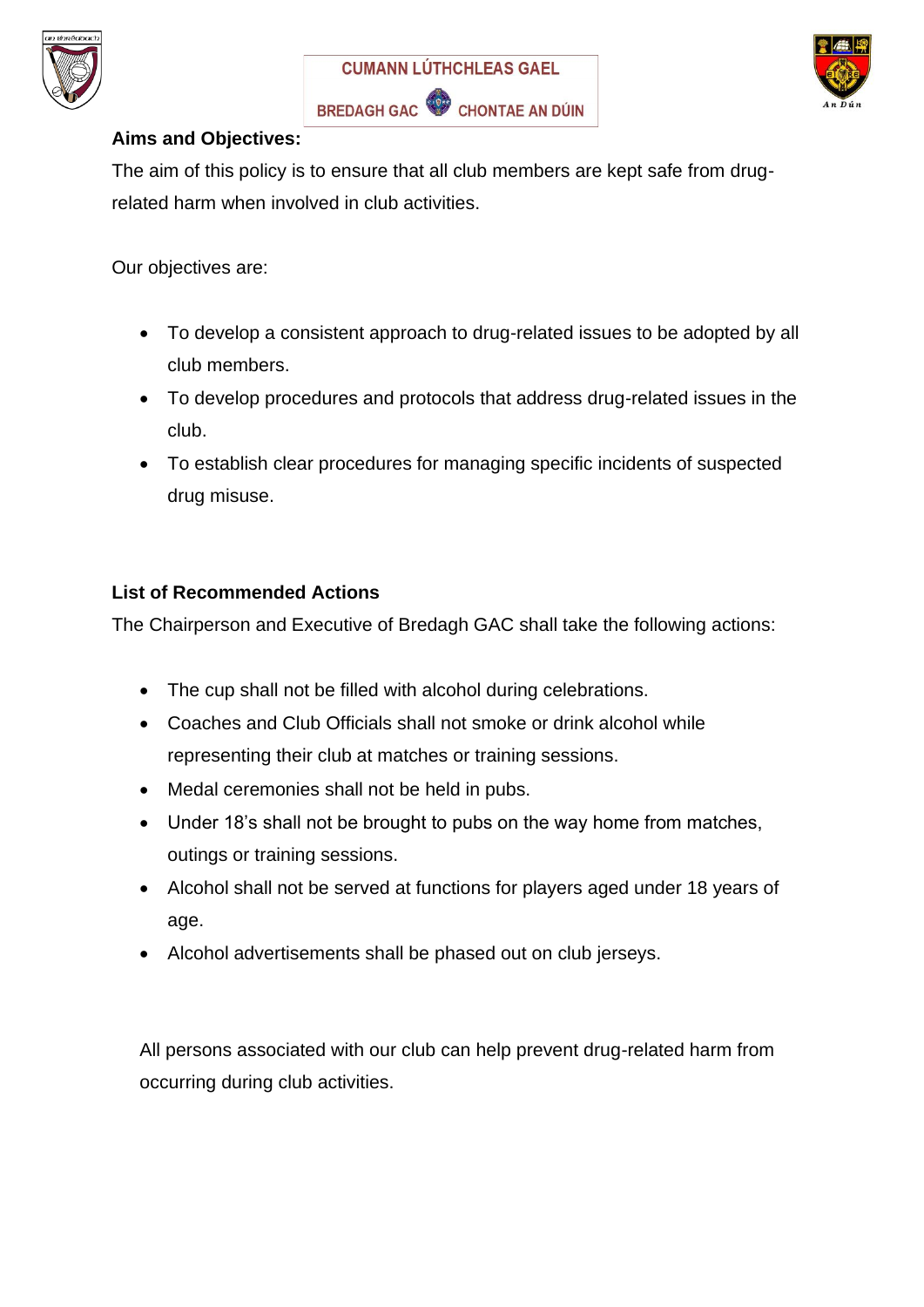





#### **Club Members must;**

Be aware of and adhere to Bredagh GAC policy in relation to drugs.

# **Parents and Guardians must;**

Support the club in the development and implementation of this policy including procedures for handling incidents of suspected drug misuse.

# **Coaches must;**

Be aware of the possibility of drug misuse among players and pass on concerns with the aim of preventing harm.

# **Club Children's Officer**

□The Club Children's Officer is responsible for overseeing the development, implementation and evaluation of this policy in conjunction with the Club Chairperson and Executive.

The Club A.S.A.P. Officer is Pat Hollywood

Phone no. 02890691700/07889166989

# **Club Chairperson and Executive**

All relevant information, paraphernalia or suspected substances found or received shall be forwarded to the Club Chairperson who shall consult with the necessary parties before taking relevant action based upon this policy. In the event of the Chairperson not being available to discharge these duties this responsibility will then automatically fall to the Vice Chairperson or Secretary.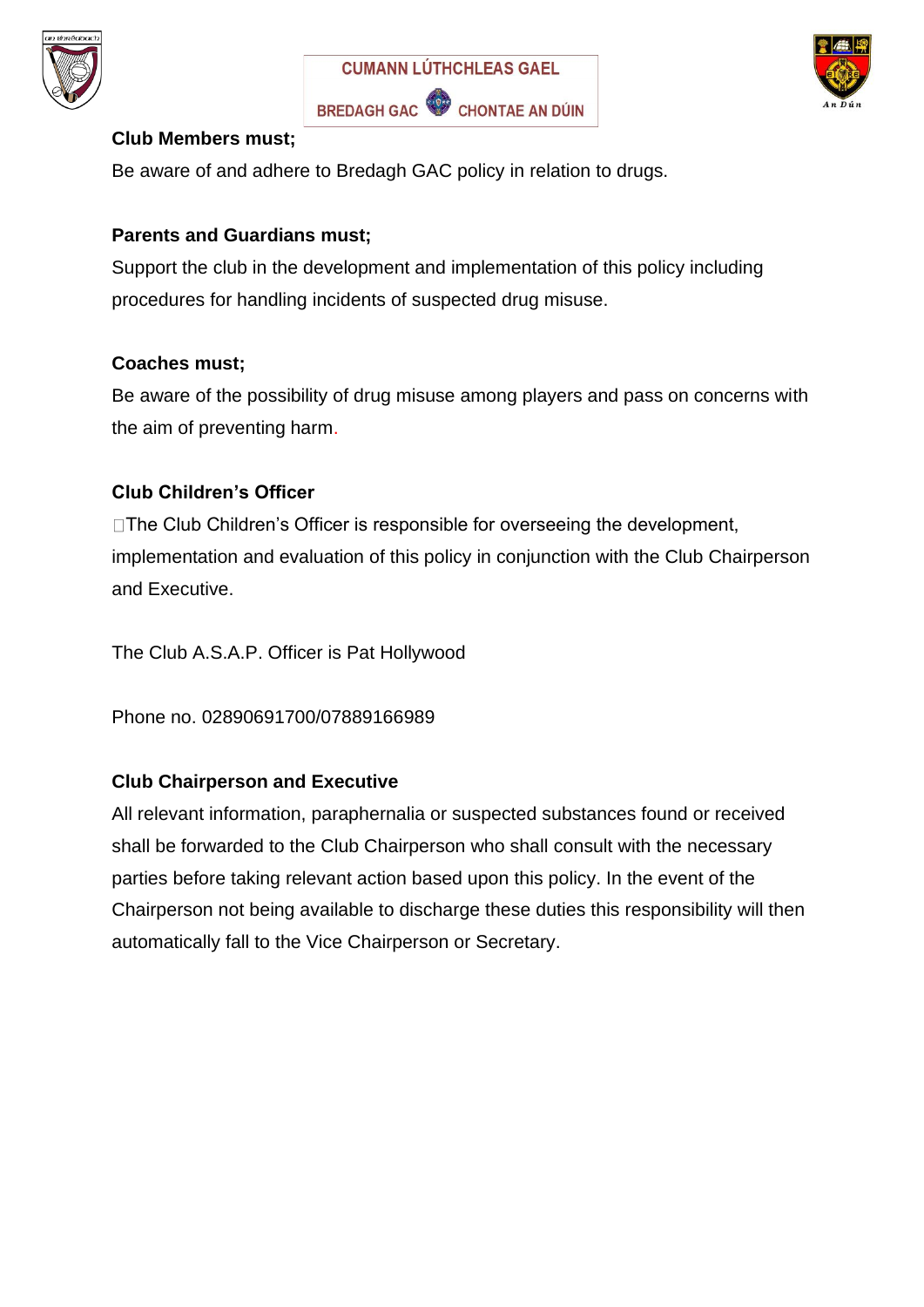

BREDAGH GAC CHONTAE AN DÚIN



#### **Education programme about drugs and alcohol**

Bredagh GAC shall arrange for a drug education programme for members, players, parents etc as appropriate. This drug education programme may include the promotion of club policy, provision of literature, workshops or information sessions.

The Club Children's Officer in conjunction with the Club Chairperson and Executive shall arrange to provide drug education **annually** for **adult**s associated with the club. The Club Children's Officer in conjunction with the Club Chairperson and Executive shall arrange to provide **age appropriate** drug education **annually** for **young people** associated with the club.

# **Protocol for dealing with drug misuse**

Bredagh GAC shall endeavour to respond to all drug-related incidents in a firm but fair manner, with due respect for the safety and welfare of individuals involved, other members of the club and the wider community. We shall also fulfil any legal obligations that might apply.

#### **Outline of Restrictions**

The misuse or supply of drugs is viewed as unacceptable by Bredagh GAC and is punishable by warnings, suspensions and expulsions as deemed appropriate. It is also unacceptable for members or officials to present for club duties while under the influence of a drug.

# **Reporting of Incidents**

Alleged or confirmed incidents in breach of this policy shall be referred to the Club Chairperson or nominee.

#### **Recording of Information**

Information regarding alleged or confirmed incidents in breach of this policy shall be recorded in writing. The recording of factual information is preferable and all opinions shall be stated as such. Responses to cases shall also be recorded in this way. Only in confirmed cases shall names of individuals be recorded.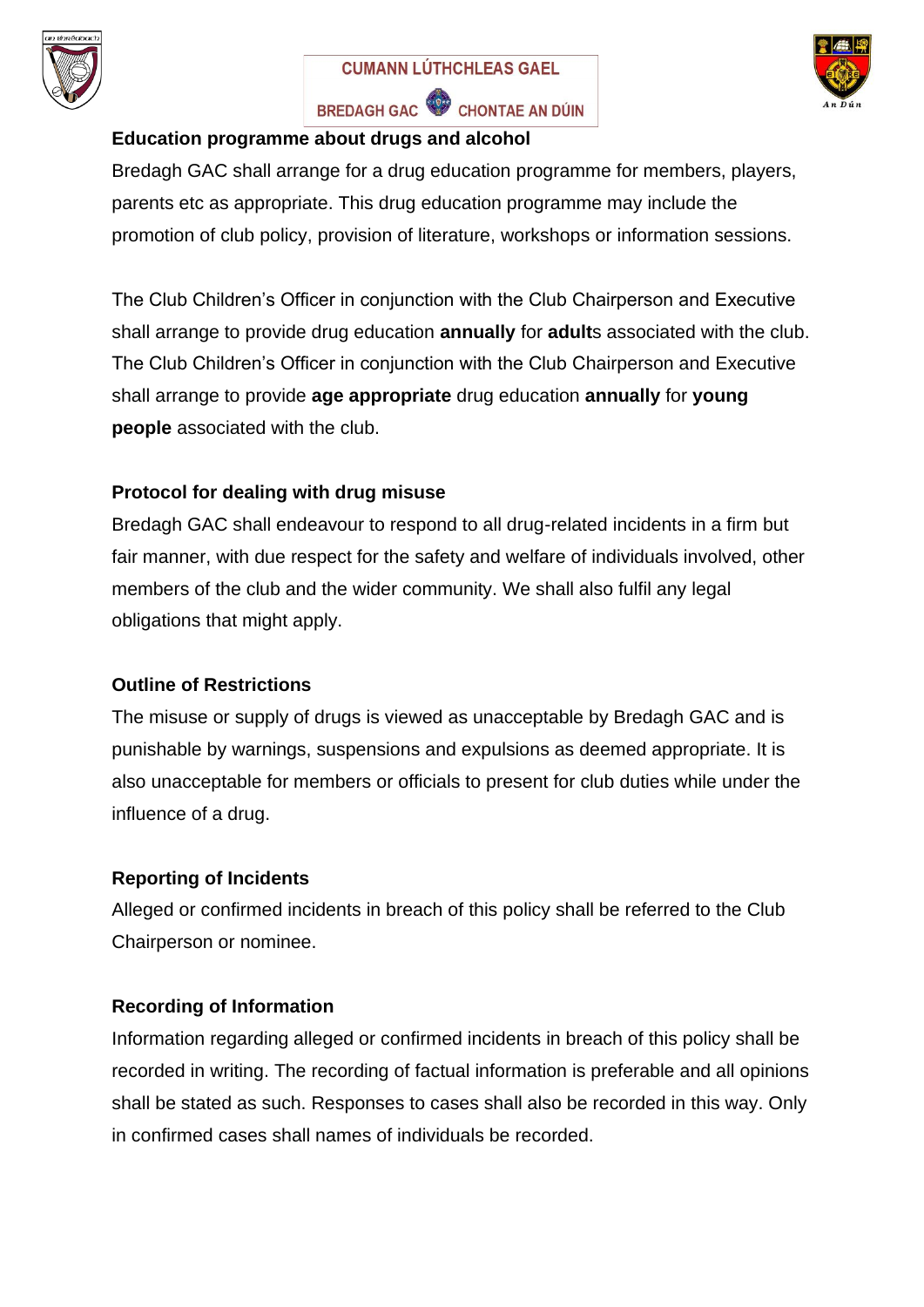





# **Confidentiality**

While every effort shall be made to respect confidentiality, it may not be always be possible to guarantee confidentiality in relation to drug-related incidents.

#### **Involving Parents/Guardians**

Incidents involving any person under 18 years of age will require their parents/guardians to be informed. Parents/guardians shall be invited to discuss what has happened and shall be informed of any course of action to be taken by the club.

The Club Chairperson and Executive shall nominate a person to inform parents/guardians on a case by case basis.

# **Garda/PSNI Involvement**

Incidents that involve the illegal supply of drugs shall require Garda/PSNI involvement. In all other drug-related incidents, each case shall be considered on an individual basis and the decision shall rest with the Club Chairperson and Executive as to whether or not the police are involved.

#### **Search**

The Club Chairperson and Executive retain the right to direct a search of any part of club property or premises being used by the Club if there is reasonable cause to believe a substance in breach of this policy is contained therein. Two officials of the club shall be present during any form of search. Club Officials are not allowed to search an individual or their personal property. Where there is reasonable cause to believe a person has in their possession a substance in breach of this policy, they shall be asked to volunteer the substance. If they refuse, the Garda/PSNI may be called in to conduct a search.

# **Disposing of suspected illegal substances**

If a suspected illegal substance is found on club property it shall be brought to the attention of the Club Chairperson. The substance shall be stored securely and the Club Chairperson shall then decide whether the Garda/PSNI should be called to collect it, or whether it should be disposed of.